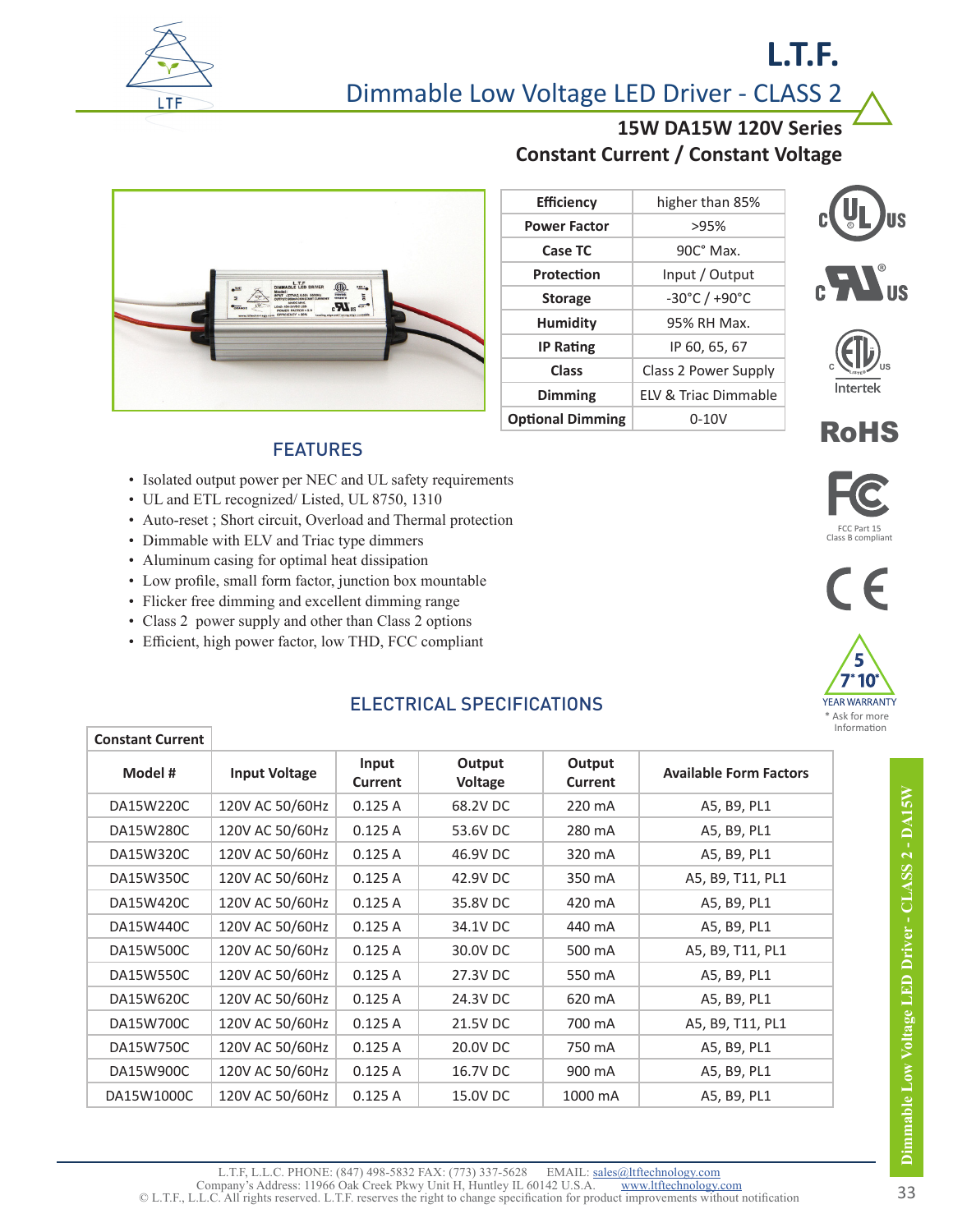

Dimmable Low Voltage LED Driver - CLASS 2

## **15W DA15W 120V Series Constant Current / Constant Voltage**

**L.T.F.**

| <b>Constant Voltage</b> |                      |                  |                          |                   |                               |
|-------------------------|----------------------|------------------|--------------------------|-------------------|-------------------------------|
| Model #                 | <b>Input Voltage</b> | Input<br>Current | Output<br><b>Voltage</b> | Output<br>Current | <b>Available Form Factors</b> |
| DA15W12V                | 120V AC 50/60Hz      | 0.125A           | 12V DC                   | 1250 mA           | A5, B9, PL1                   |
| DA15W24V                | 120V AC 50/60Hz      | 0.125A           | 24V DC                   | 630 mA            | A5, B9, PL1                   |

| <b>Dimming Guide</b> |                         |
|----------------------|-------------------------|
| Model #              | <b>Dimming Code</b>     |
| (L) DA15WXXXX        | <b>Standard Dimming</b> |
| (L) DA15WXXXXD010    | 0-10V Dimming           |
| (L) DA15WXXXXDALI    | DALI Dimming            |

| <b>Remote Enclosure Option</b> |                         |
|--------------------------------|-------------------------|
| Model #                        | <b>Remote Enclosure</b> |
| LDA15WXXXXRE                   | G1                      |
| LDA15WXXXXREO                  | G4                      |

#### MECHANICAL SPECS.

| <b>Available Form</b><br><b>Factors</b> | <b>Dimensions</b>           |
|-----------------------------------------|-----------------------------|
| "A5"                                    | 85 (102) x 34 x 19mm        |
| ''B9''                                  | $90 \times 33 \times 21$ mm |
| "FA"                                    | 63 x 28mm                   |
| "T11"                                   | 95 x 31 x 21 mm             |
| "P11"                                   | 90 x 49 x 33mm              |
| $^{\prime\prime}$ G1"                   | 207 x 50.8 x 43mm           |
| "G4"                                    | 238 x 66 x 48mm             |